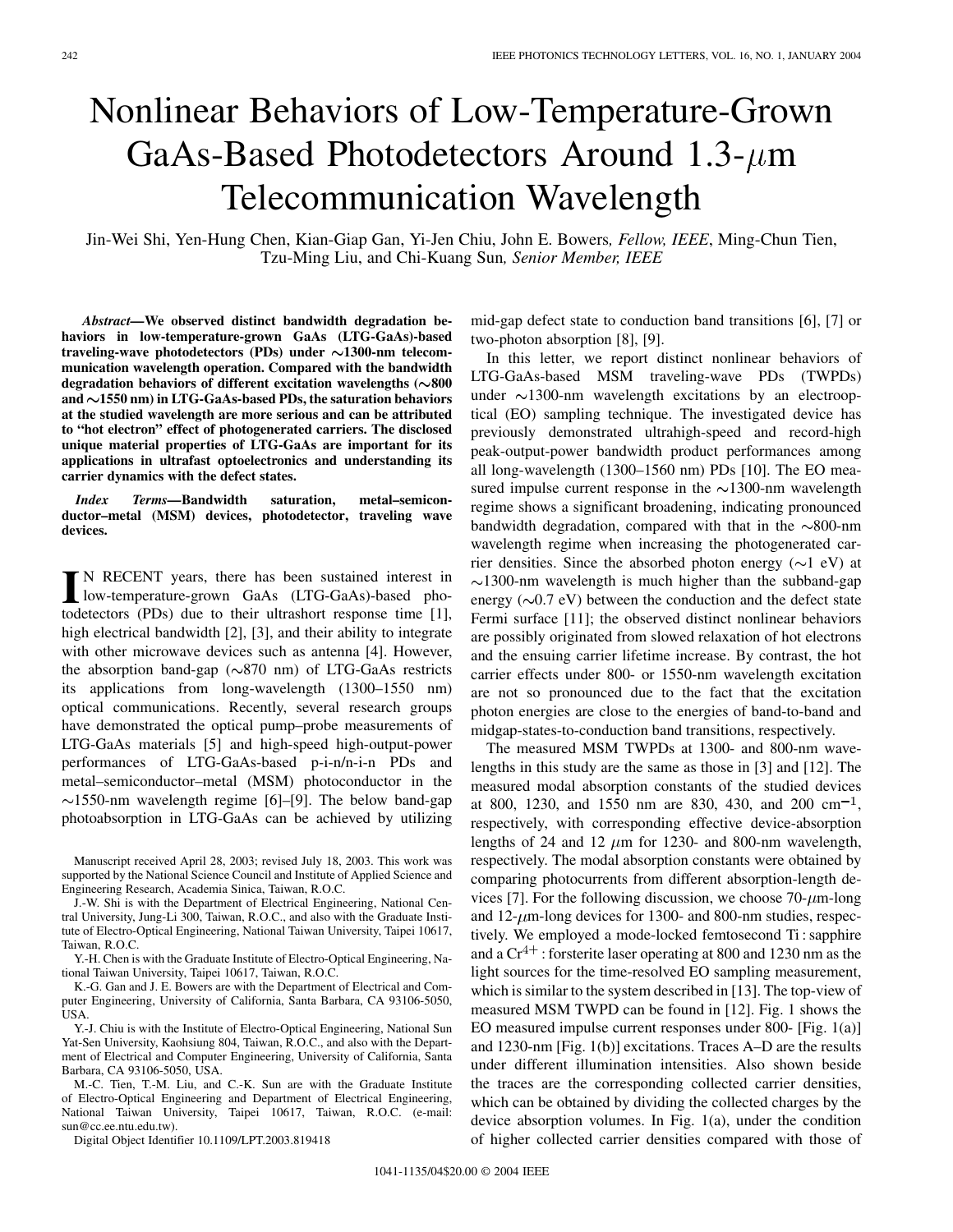

Fig. 1. Normalized EO sampling traces of LTG-GaAs-based MSM TWPDs under (a) 800-nm wavelength and (b) 1230-nm wavelength short pulse excitations under different illumination intensities. DC biases were fixed at 10 and 5 V for (a) and (b), respectively. The input pulse energy densities of Traces A–D in (a) are 0.13, 0.286, 0.54, 1.43 mJ/cm<sup>2</sup> and in (b) are 0.22, 0.45, 0.587, 1 mJ/cm<sup>2</sup>.



Fig. 2. Normalized EO sampling traces of LTG-GaAs-based p-i-n TWPDs under 1230-nm wavelength short pulse excitations under a fix dc bias voltage of 5 V under different illumination intensities.

Fig. 1(b), there is no obvious broadening in the measured EO traces even with the highest collected carrier density (Trace D). However, the traces measured at 1230 nm [Fig. 2(b)] show serious broadening with increased collected carrier densities. The full-width at half-maximum (FWHM) of the measured impulse response increases from 1.4 ps in Trace A to 3.1 ps in Trace D. The observed nonlinear behavior is opposed to the general design concept of high-speed/power PDs, which are made to achieve less electrical bandwidth degradation in high output-power regime by reducing the optical modal absorption constant and increasing the device absorption length.

We also performed EO sampling measurements with LTG-GaAs-based p-i-n TWPDs under different illumination intensities with the 1230-nm light and compared the results with their performances under 800-nm excitations, to make certain if the observed distinct broadening behavior  $\sim$ 1300 nm is a special feature due to our specific structure of MSM TWPDs. As shown in Fig. 2, the broadening phenomenon remains the same in LTG-GaAs-based p-i-n TWPDs under 1230-nm excitations. The corresponding collected charges were listed in the figure in order to compare with previous 800-nm data from the same device [[14\]](#page-2-0). The measured p-i-n TWPD transient responses broaden severely with increased collected charge over 50 fC under 1230-nm excitation while the previous study [[14\]](#page-2-0) showed very little broadening in the 800-nm excited EO traces in the same device under the same bias within the same range of collected charge (from 10 to 140 fC).

The photoabsorption mechanism plays an important role in the observed distinct nonlinear behaviors of our LTG-GaAs-based TWPDs under 1230-nm excitation. There are several possible linear or nonlinear transition processes in LTG-GaAs under subband-gap excitations [[15\]](#page-2-0). In order to clarify the dominant photoabsorption processes in LTG-GaAs under 1230-nm illumination, we measured the transmission of a LTG-GaAs sample under different optical illumination power by the same mode-lock  $Cr^{4+}$ : forsterite laser with the same focused optical beam diameter size ( $\approx 2.6 \ \mu m$ ) as in EO sampling measurement. The growth and annealing conditions of the measured LTG-GaAs sample is the same as those of the photoabsorption layers in the measured MSM TWPDs and p-i-n TWPDs, which were grown at 210  $\mathrm{^{\circ}C}$  and annealed at  $600\degree$ C in a molecular beam epitaxy chamber. In order to avoid the undesired two-photon absorption from GaAs substrate during measurements, the substrate was removed by the mixed solution of citric acid and hydrogen peroxide  $(5:1)$ , which has etching selectivity between AlGaAs and GaAs. The linear proportionality of the measured transmitted optical power to the pump power at  $\sim$ 1230-nm wavelength excitation indicated that the dominant photon-absorption process in our prepared samples and devices is transitions from midgap defect states to conduction band [[15\]](#page-2-0).

According to the dominant photoabsorption process between midgap defect states to conduction band under 1230-nm excitation, the broadening behaviors in EO sampling measurement can, thus, be attributed to hot electrons [\[16](#page-2-0)] and the associated hot phonons and intervalley scatterings in the conduction band. For 1230-nm subband-gap excitation, carriers in the mid-gap states can be excited into the  $\Gamma$  valley with high excess energy  $(\sim 300 \text{ meV})$ , which is close to the offset energy  $(\sim 310 \text{ meV})$ of L valley relative to the  $\Gamma$  bottom. These hot electron effects should reduce the electron capture rate back to the defect states and cause the broadened response of the carrier-lifetime-limited devices. Based on the above discussion, our observed hot carrier phenomenon should also take place in LTG-GaAs-based devices under normal excitation with a photon energy much larger than the band-gap energy. Serious bandwidth degradation behaviors of LTG-GaAs-based photomixer have been previously observed under  $\sim$  585-nm excitation [[17\]](#page-2-0).

Fig. 3 shows the measured impulse FWHM of MSM TWPDs under 1230-nm excitation versus dc bias at three different optical illumination powers. The FWHM of the measured impulse responses increases with excitation powers and bias voltages. We exclude the coulomb-barrier lowering effect [\[18](#page-2-0)] from the